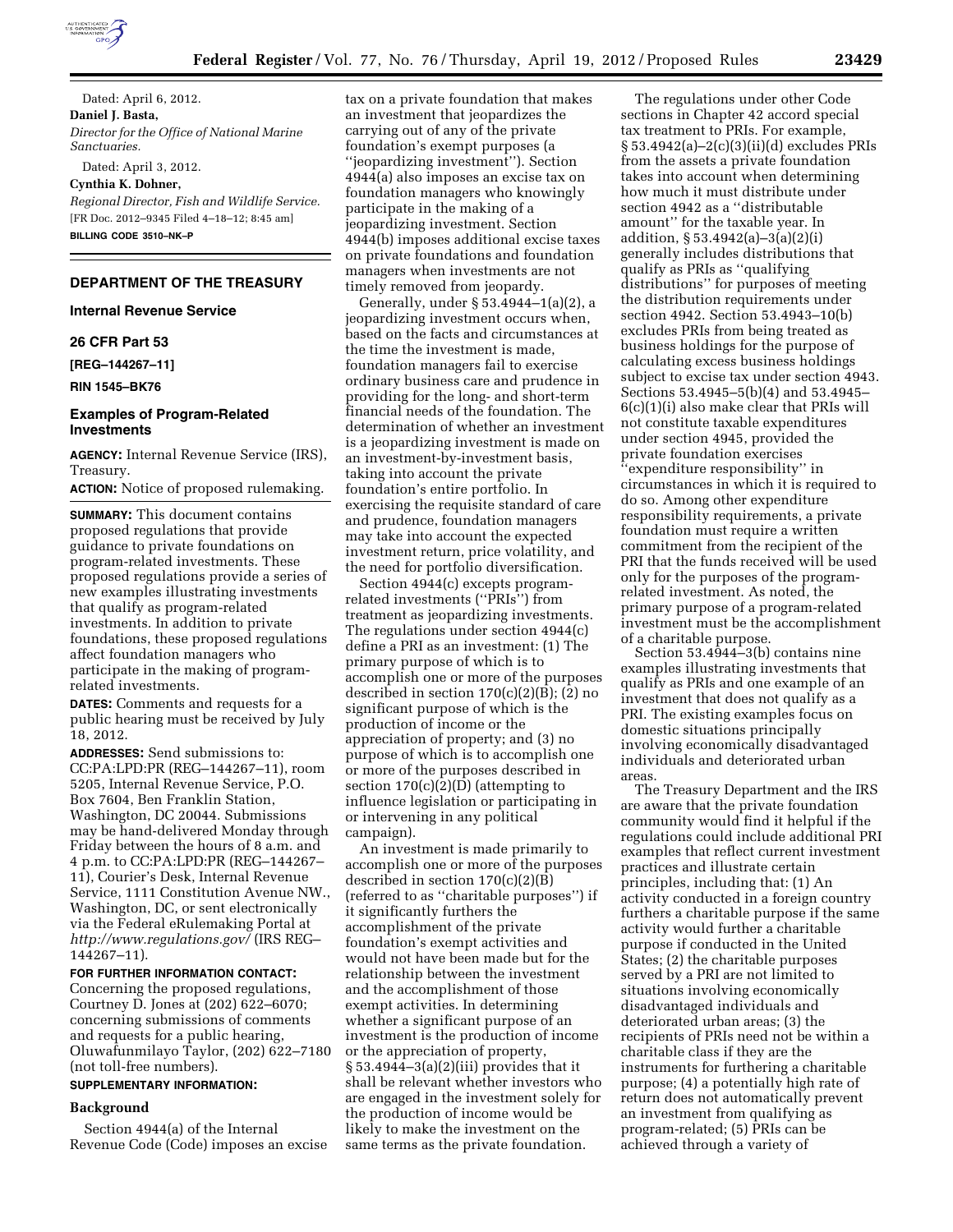investments, including loans to individuals, tax-exempt organizations and for-profit organizations, and equity investments in for-profit organizations; (6) a credit enhancement arrangement may qualify as a PRI; and (7) a private foundation's acceptance of an equity position in conjunction with making a loan does not necessarily prevent the investment from qualifying as a PRI.

#### **Explanation of Provisions**

The proposed regulations add nine new examples that illustrate that a wider range of investments qualify as PRIs than the range currently presented in § 53.4944–3(b). The proposed regulations do not modify the existing regulations; rather, they provide additional examples that illustrate the application of the existing regulations. Generally, the charitable activities illustrated in the new examples are based on published guidance and on financial structures described in private letter rulings.

The new examples demonstrate that a PRI may accomplish a variety of charitable purposes, such as advancing science, combating environmental deterioration, and promoting the arts. Several examples also demonstrate that an investment that funds activities in one or more foreign countries, including investments that alleviate the impact of a natural disaster or that fund educational programs for poor individuals, may further the accomplishment of charitable purposes and qualify as a PRI. One example illustrates that the existence of a high potential rate of return on an investment does not, by itself, prevent the investment from qualifying as a PRI. Another example illustrates that a private foundation's acceptance of an equity position in conjunction with making a loan does not necessarily prevent the investment from qualifying as a PRI, and two examples illustrate that a private foundation's provision of credit enhancement can qualify as a PRI.

The last example demonstrates that a guarantee arrangement may qualify as a PRI. The proposed regulations address solely the impact of section 4944 on the facts described and do not address whether there is a qualifying distribution under section 4942. However, the Treasury Department and the IRS conclude that, based on the facts described in the last example, there would be no qualifying distribution under section 4942 at the time the foundation enters into the guarantee arrangement. Under certain circumstances, a private foundation may treat payments made under a guarantee arrangement as qualifying distributions.

Finally, the proposed regulations include examples illustrating that loans and capital may be provided to individuals or entities that are not within a charitable class themselves, if the recipients are the instruments through which the private foundation accomplishes its exempt activities.

### **Proposed Effective/Applicability Date**

Paragraph (b), *Examples 11* through *19* of this section will be effective on the date of publication of the Treasury decision adopting these examples as final regulations in the **Federal Register**. Taxpayers may rely on paragraph (b), *Examples 11* through *19* of this section before these proposed regulations are finalized.

### **Special Analyses**

It has been determined that this notice of proposed rulemaking is not a significant regulatory action as defined in Executive Order 12866, as supplemented by Executive Order 13563. Therefore, a regulatory assessment is not required. It has also been determined that section 553(b) of the Administrative Procedure Act (5 U.S.C. chapter 5) does not apply to this regulation, and because the regulation does not impose a collection of information on small entities, the Regulatory Flexibility Act (5 U.S.C. chapter 6) does not apply. Pursuant to section 7805(f) of the Code, this regulation has been submitted to the Chief Counsel for Advocacy of the Small Business Administration for comment on its impact on business.

## **Comments and Requests for Public Hearing**

Before these proposed regulations are adopted as final regulations, consideration will be given to any comments that are submitted timely to the IRS as prescribed in this preamble under the **ADDRESSES** heading. The IRS and the Treasury Department request comments on all aspects of the proposed rules. All comments will be available at *[www.regulations.gov](http://www.regulations.gov)* or upon request. A public hearing will be scheduled if requested in writing by any person that timely submits written comments. If a public hearing is scheduled, notice of the date, time, and place for the public hearing will be published in the **Federal Register**.

### **Drafting Information**

The principal author of these proposed regulations is Courtney D. Jones, Office of the Chief Counsel (Tax Exempt and Government Entities). However, other personnel from the

Treasury Department and the IRS participated in their development.

### **List of Subjects in 26 CFR Part 53**

Excise taxes, Foundations, Investments, Lobbying, Reporting and recordkeeping requirements, Trusts and trustees.

### **Proposed Amendments to the Regulations**

Accordingly, 26 CFR part 53 is proposed to be amended as follows:

# **PART 53—FOUNDATION AND SIMILAR EXCISE TAXES**

**Paragraph. 1.** The authority citation for part 53 continues to read in part as follows:

#### **Authority:** 26 U.S.C. 7805 \* \* \*

**Par. 2.** Section 53.4944–3 is amended by adding *Examples 11, 12, 13, 14, 15, 16, 17, 18,* and *19* to paragraph (b) and adding paragraph (c) to read as follows:

# **§ 53.4944–3 Exception for program-related investments.**

- \* \* \* \* \*
	- (b) \* \* \*

*Example 11.* X is a business enterprise that researches and develops new drugs. X's research demonstrates that a vaccine can be developed within ten years to prevent a disease that predominantly affects poor individuals in developing countries. However, neither X nor other commercial enterprises like X will devote their resources to develop the vaccine because the potential return on investment is significantly less than required by X or other commercial enterprises to undertake a project to develop new drugs. Y, a private foundation, enters into an investment agreement with X in order to induce X to develop the vaccine. Pursuant to the investment agreement, Y purchases shares of the common stock of  $\overrightarrow{S}$ , a subsidiary corporation that X establishes to research and develop the vaccine. The agreement requires S to distribute the vaccine to poor individuals in developing countries at a price that is affordable to the affected population. The agreement also requires S to publish the research results, disclosing substantially all information about the results that would be useful to the interested public. S agrees that the publication of its research results will be made as promptly after the completion of the research as is reasonably possible without jeopardizing S's right to secure patents necessary to protect its ownership or control of the results of the research. The expected rate of return on Y's investment in S is less than the expected market rate of return for an investment of similar risk. Y's primary purpose in making the investment is to advance science. No significant purpose of the investment involves the production of income or the appreciation of property. The investment significantly furthers the accomplishment of Y's exempt activities and would not have been made but for such relationship between the investment and Y's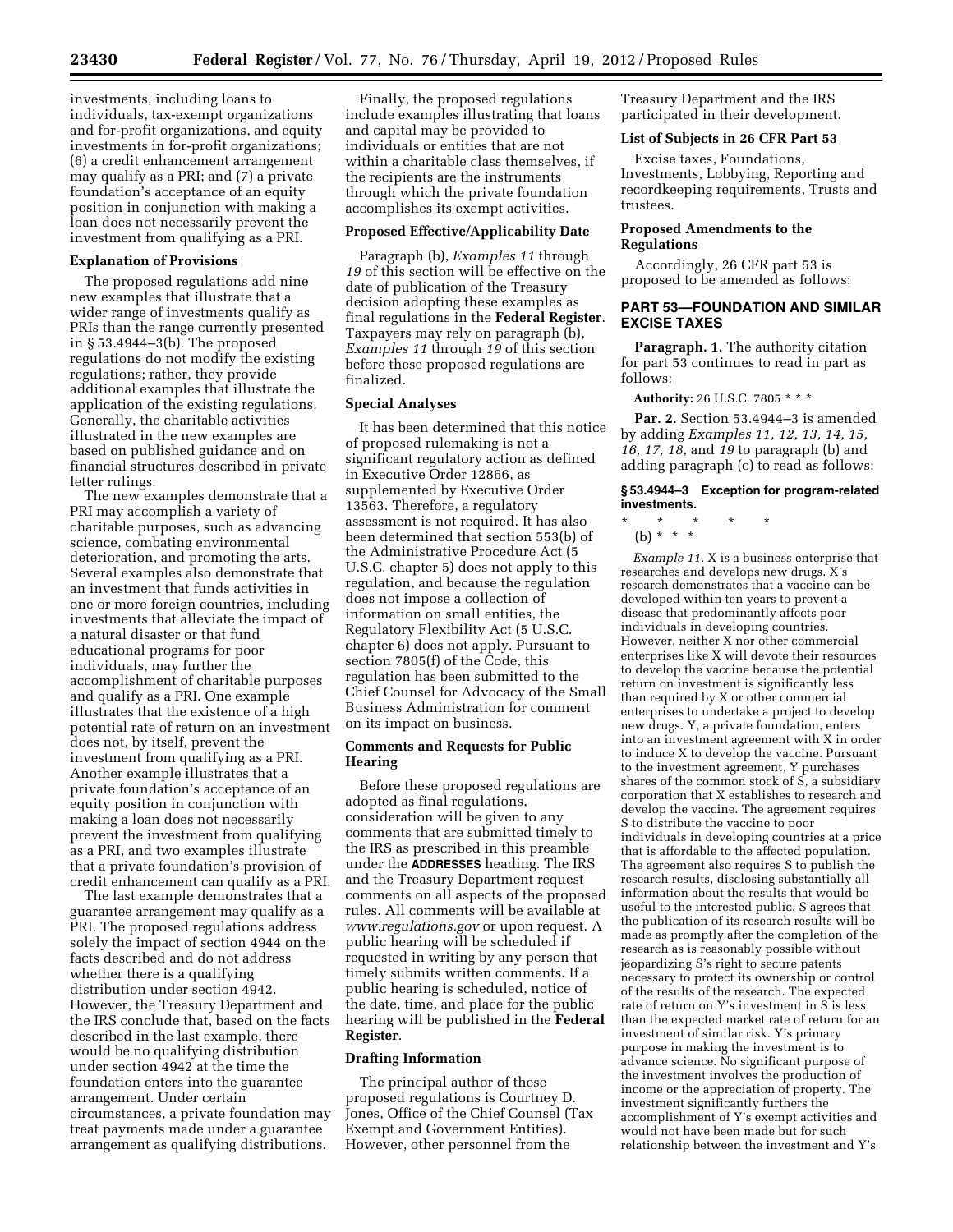exempt activities. Accordingly, the purchase of the common stock of S is a programrelated investment.

*Example 12.* Q, a developing country, produces a substantial amount of recyclable solid waste materials that are currently disposed of in landfills and by incineration, contributing significantly to environmental deterioration in Q. X is a new business enterprise located in Q. X's only activity will be collecting recyclable solid waste materials in Q and delivering those materials to recycling centers that are inaccessible to a majority of the population. If successful, the recycling collection business would prevent pollution in Q caused by the usual disposition of solid waste materials. X has obtained funding from only a few commercial investors who are concerned about the environmental impact of solid waste disposal. Although X made substantial efforts to procure additional funding, X has not been able to obtain sufficient funding because the expected rate of return is significantly less than the acceptable rate of return on an investment of this type. Because X has been unable to attract additional investors on the same terms as the initial investors, Y, a private foundation, enters into an investment agreement with X to purchase shares of X's common stock on the same terms as X's initial investors. Although there is a high risk associated with the investment in X, there is also the potential for a high rate of return if X is successful in the recycling business in Q. Y's primary purpose in making the investment is to combat environmental deterioration. No significant purpose of the investment involves the production of income or the appreciation of property. The investment significantly furthers the accomplishment of Y's exempt activities and would not have been made but for such relationship between the investment and Y's exempt activities. Accordingly, the purchase of the common stock is a programrelated investment.

*Example 13.* Assume the facts as stated in *Example 12,* except that X offers Y shares of X's common stock in order to induce Y to make a below-market rate loan to X. X previously made the same offer to a number of commercial investors. These investors were unwilling to provide loans to X on such terms because the expected return on the combined package of stock and debt was below the expected market return for such an investment based on the level of risk involved, and they were also unwilling to provide loans on other terms X considers economically feasible. Y accepts the stock and makes the loan on the same terms that X offered to the commercial investors. Y plans to liquidate its stock in X as soon as the recycling collection business in Q is profitable or it is established that the business will never become profitable. Y's primary purpose in making the investment is to combat environmental deterioration. No significant purpose of the investment involves the production of income or the appreciation of property. The investment significantly furthers the accomplishment of Y's exempt activities and would not have been made but for such relationship between the investment and Y's exempt activities.

Accordingly, the loan accompanied by the acceptance of common stock is a programrelated investment.

*Example 14.* X is a business enterprise located in V, a rural area in State Z. X employs a large number of poor individuals in  $\overline{V}$ . A natural disaster occurs in V, causing significant damage to the area. The business operations of X are harmed because of damage to X's equipment and buildings. X has insufficient funds to continue its business operations and conventional sources of funds are unwilling or unable to provide loans to X on terms it considers economically feasible. In order to enable X to continue its business operations, Y, a private foundation, makes a loan to X bearing interest below the market rate for commercial loans of comparable risk. Y's primary purpose in making the loan is to provide relief to the poor and distressed. No significant purpose of the loan involves the production of income or the appreciation of property. The loan significantly furthers the accomplishment of Y's exempt activities and would not have been made but for such relationship between the loan and Y's exempt activities. Accordingly, the loan is a program-related investment.

*Example 15.* A natural disaster occurs in W, a developing country, causing significant damage to W's infrastructure. Y, a private foundation, makes loans bearing interest below the market rate for commercial loans of comparable risk to H and K, poor individuals who live in W, to enable each of them to start a small business. H will open a roadside fruit stand. K will start a weaving business. Conventional sources of funds were unwilling or unable to provide loans to H or K on terms they consider economically feasible. Y's primary purpose in making the loans is to provide relief to the poor and distressed. No significant purpose of the loans involves the production of income or the appreciation of property. The loans significantly further the accomplishment of Y's exempt activities and would not have been made but for such relationship between the loans and Y's exempt activities. Accordingly, the loans to H and K are program-related investments.

*Example 16.* X is a limited liability company treated as a partnership for federal income tax purposes. X purchases coffee from poor farmers residing in a developing country, either directly or through farmerowned cooperatives. To fund the provision of efficient water management, crop cultivation, pest management, and farm management training to the poor farmers by  $X, Y$ , a private foundation, makes a loan to X bearing interest below the market rate for commercial loans of comparable risk. The loan agreement requires X to use the proceeds from the loan to provide the training to the poor farmers. X would not provide such training to the poor farmers absent the loan. Y's primary purpose in making the loan is to educate poor farmers about advanced agricultural methods. No significant purpose of the loan involves the production of income or the appreciation of property. The loan significantly furthers the accomplishment of Y's exempt activities and would not have been made but for such relationship between

the loan and Y's exempt activities. Accordingly, the loan is a program-related investment.

*Example 17.* X is a social welfare organization that is recognized as an organization described in section 501(c)(4). X was formed to develop and encourage interest in painting, sculpture and other art forms by, among other things, conducting weekly community art exhibits. X needs to purchase a large exhibition space to accommodate the demand for exhibition space within the community. Conventional sources of funds are unwilling or unable to provide funds to X on terms it considers economically feasible. Y, a private foundation, makes a loan to X at an interest rate below the market rate for commercial loans of comparable risk to fund the purchase of the new space. Y's primary purpose in making the loan is to promote the arts. No significant purpose of the loan involves the production of income or the appreciation of property. The loan significantly furthers the accomplishment of Y's exempt activities and would not have been made but for such relationship between the loan and Y's exempt activities. Accordingly, the loan is a program-related investment.

*Example 18.* X is a non-profit corporation that provides child care services in a lowincome neighborhood, enabling many residents of the neighborhood to be gainfully employed. X meets the requirements of section 501(k) and is recognized as an organization described in section 501(c)(3). X's current child care facility has reached capacity and has a long waiting list. X has determined that the demand for its services warrants the construction of a new child care facility in the same neighborhood. X is unable to obtain a loan from conventional sources of funds including B, a commercial bank, because X lacks sufficient credit to support the financing of a new facility. Pursuant to a deposit agreement, Y, a private foundation, deposits \$h in B, and B lends an identical amount to X to construct the new child care facility. The deposit agreement requires Y to keep \$h on deposit with B during the term of X's loan and provides that if X defaults on the loan, B may deduct the amount of the default from the deposit. To facilitate B's access to the funds in the event of default, the agreement requires that the funds be invested in instruments that allow B to access them readily. The deposit agreement also provides that Y will earn interest at a rate of t% on the deposit. The t% rate is substantially less than Y could otherwise earn on this sum of money, if Y invested it elsewhere. The loan agreement between B and X requires X to use the proceeds from the loan to construct the new child care facility. Y's primary purpose in making the deposit is to further its educational purposes by enabling X to provide child care services within the meaning of section 501(k). No significant purpose of the deposit involves the production of income or the appreciation of property. The deposit significantly furthers the accomplishment of  $\check{Y}$ 's exempt activities and would not have been made but for such relationship between the deposit and Y's exempt activities. Accordingly, the deposit is a program-related investment.